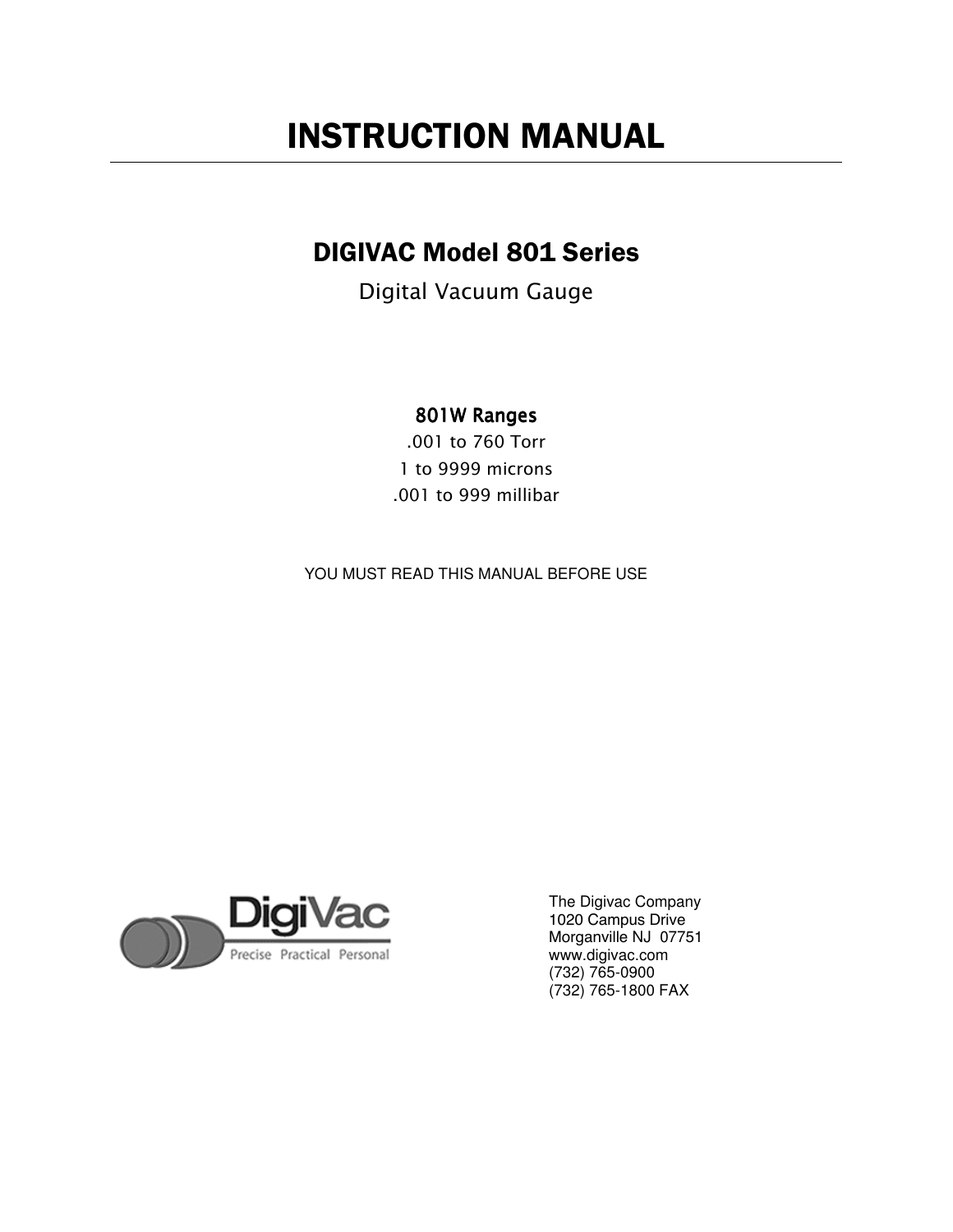- 1.0 Description and Principle of Operation
- 2.0 Construction
- 3.0 Unpacking and Inspection
- 4.0 Installation
- 5.0 Operation
- 6.0 Servicing, Maintenance and Calibration 6.1 Factory Repair and Calibration 6.2 Field Calibration
- 7.0 Notes on Calibration
- 8.0 Understanding Torr
- 9.0 Accessories and Modifications
- 10.0 Attachments, Illustrations and Specifications
- 11.0 Terms and Conditions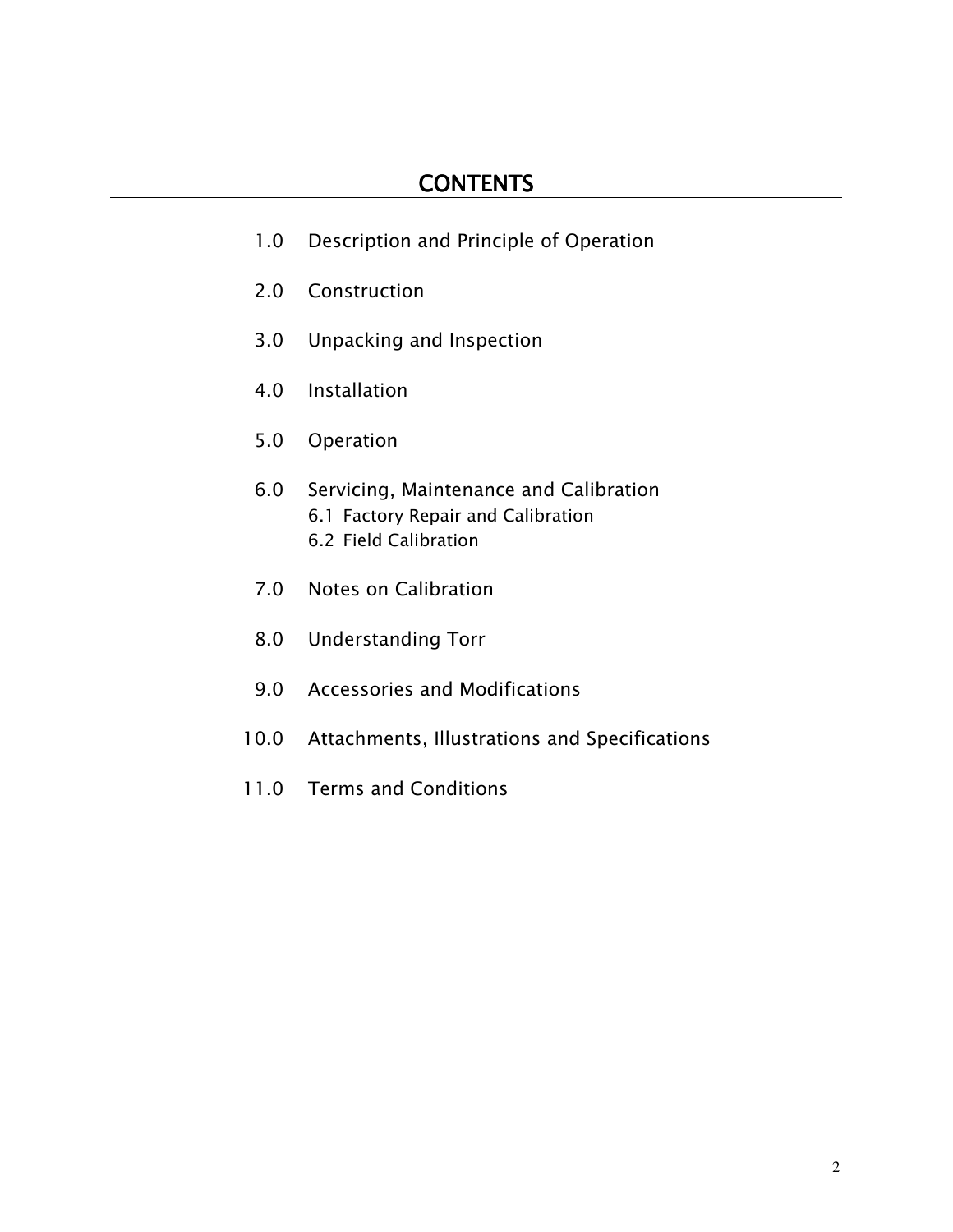## 1.0 DESCRIPTION AND PRINCIPLE OF OPERATION.

The DIGIVAC 801 series gauge is a compact digital vacuum sensing instrument. It uses a thermocouple gauge tube to sense vacuum and display the reading in either milliTorr or mbar. The DigiVac Model 801 can be panel mounted using the same cutout and hole mounting pattern of a traditional Varian 801 pointer meter gauge.

Consult the DigiVac website *www.DigiVac.com* for information about other DigiVac vacuum controllers and gauges.

The DigiVac Model 801 operates by measuring the temperature rise of an electrically heated thermocouple exposed to a vacuum. As vacuum increases, or more correctly, as absolute pressure decreases, fewer and fewer molecules of gas are available to cool the thermocouple. With less molecules the air temperature rises and the thermocouple gauge thus senses the vacuum. A precision reference inside the DigiVac in conjunction with an integrated circuit amplifier controls the electrical excitation of the sensor filament. The voltage response of the thermocouple is piped through a CPU and is translated to the current vacuum reading.

## 2.0 CONSTRUCTION

The 801 consists of the indicating and controlling instrument, the gauge tube, the gauge tube cable, AC power supply, and if so equipped also has interfaces for the 2 control connections, analog out, and RS232.

The gauge tube houses the various thermocouple sensing, heating and compensating elements and terminates in an octal connector. On this model, the connector wiring terminates at the instrument with a 6 position RJ24. Regulating circuitry in the DigiVac provides proper current for gauge tube excitation, and thus compensates for resistance in the probe leads.

## 3.0 UNPACKING AND INSPECTION

After the DIGIVAC is received, it should be carefully unpacked and inspected for damage during shipment and for completeness. In the event of a loss during shipment, a claim should immediately be made to the common carrier or the postal service, as applicable. The DigiVac warranty pertains only to the instrument, and does not cover losses in shipping.

#### Each 801 should come with:

- Display controller
- AC Power supply with AC wiring adapter
- Gauge Tube Cable
- Varian 531 gauge tube
- Mounting Hardware

If ordered with additional options, it will also come with: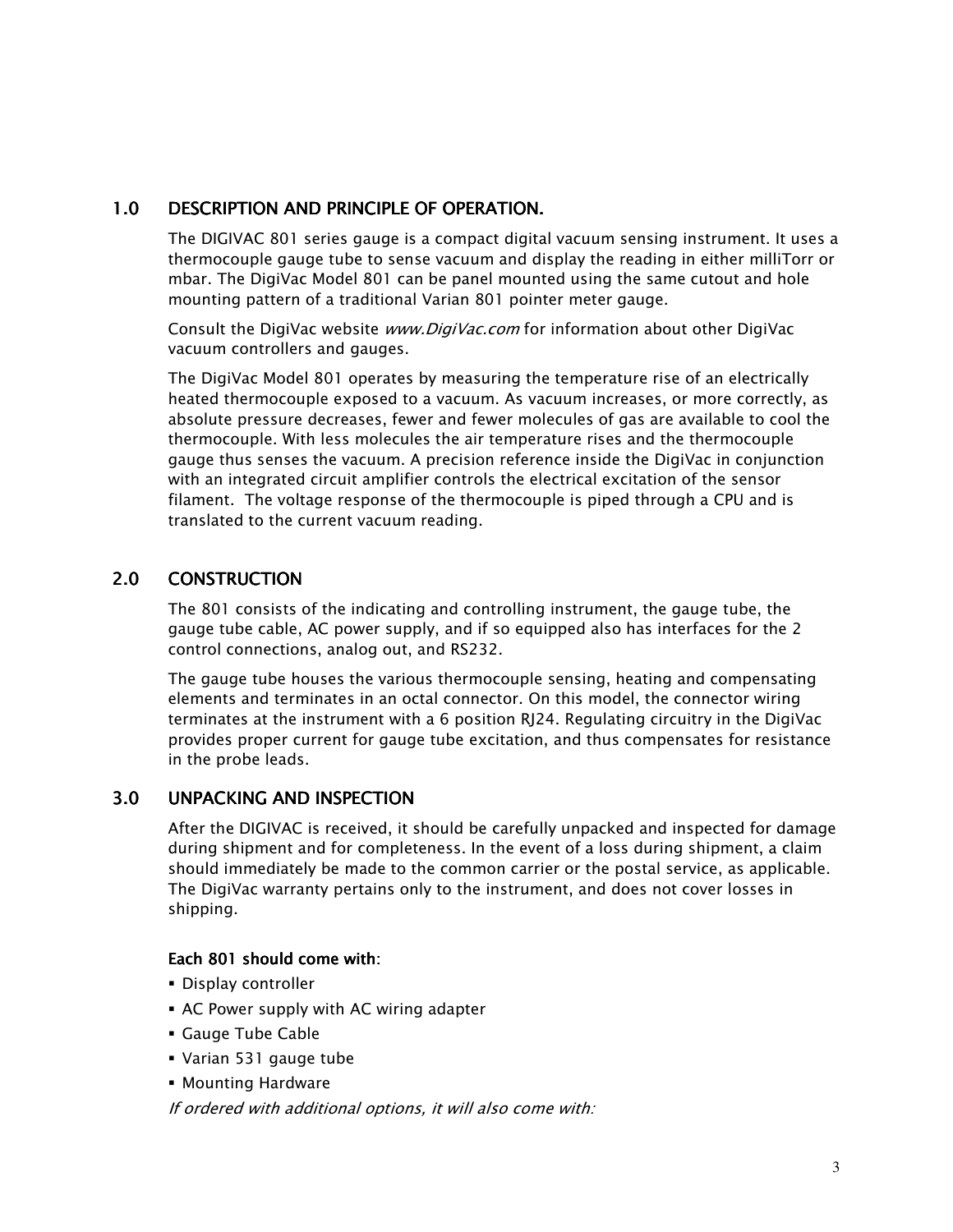- AC power supply with international adapters (instead of above)
- 5V5T analog recorder terminal connector
- RS232 DB9 connector
- Terminal connector for U and L relays

### 4.0 INSTALLATION

The instrument should be located in a clean, dry environment for best results. The unit can be panel mounted with the hardware provided:

- Remove the front panel of the gauge, leaving the aluminum spacers on the gauge printed circuit board.
- Make a 2.66" circular mounting hole in the panel at the desired location
- Make 3 or 4 holes, 5/32" diameter (clearance holes for #4 screws) on a 1.58 radius from the center of the mounting hole. (The front panel that comes with the gauge can be used as a template.)
- Reassemble the gauge, with the plastic panel outside, and the gauge behind.

The gauge tube cable should be identified by wire tags or markings specific to your environment.

Thermocouple gauge tubes must be installed in a thread-down orientation in a clean, dry vacuum system. While threading the gauge tube in to the manifold, the gauge tube cable should be disconnected to avoid damage. In this way, twisting of the cable and the octal socket on the tube is avoided. Care should be exercised to install the tubes in a dry part of the system. Since the instrument works on the principle of temperature rise, the probes will not work if they become filled with a liquid such as vacuum or diffusion pump oil. The gauge tube should be protected against oil and other contaminants by installing it in such a way to protect it. A good practice is to mount the gauge tube in the most vertically distant place from oil and other contaminants as applicable. The gauge tube should be mounted in the most stable pressure region of the vessel to be measured. For example, it would be better to install the gauge tube on a tank rather than on the pipe that is directly connected to a vacuum pump. In the event of contamination, see section 6.0 for gauge tube cleaning instructions.

If the gauge is used in a Neon sign processing facility, the following is recommended to protect the gauge from bombarding damage:

- The gauge tube should be isolated from the system with a stopcock. The stopcock should be closed when bombarding.
- There should be at least 2 feet of tubing between the electrode and the Instrument. For best results, the tubing should be metal.
- In extreme cases, the gauge can be absolutely protected by installing a normally open solenoid valve between the gauge tube and the system. The solenoid valve coil should be in parallel with the bombarding transformer. In this way, the solenoid will be closed and the gauge tube will be positively protected whenever bombarding is done.
- **If a gauge is damaged by bombarding, it can generally be brought back to operating** condition by replacing the Op amp which controls the gauge tube current. Consult DigiVac.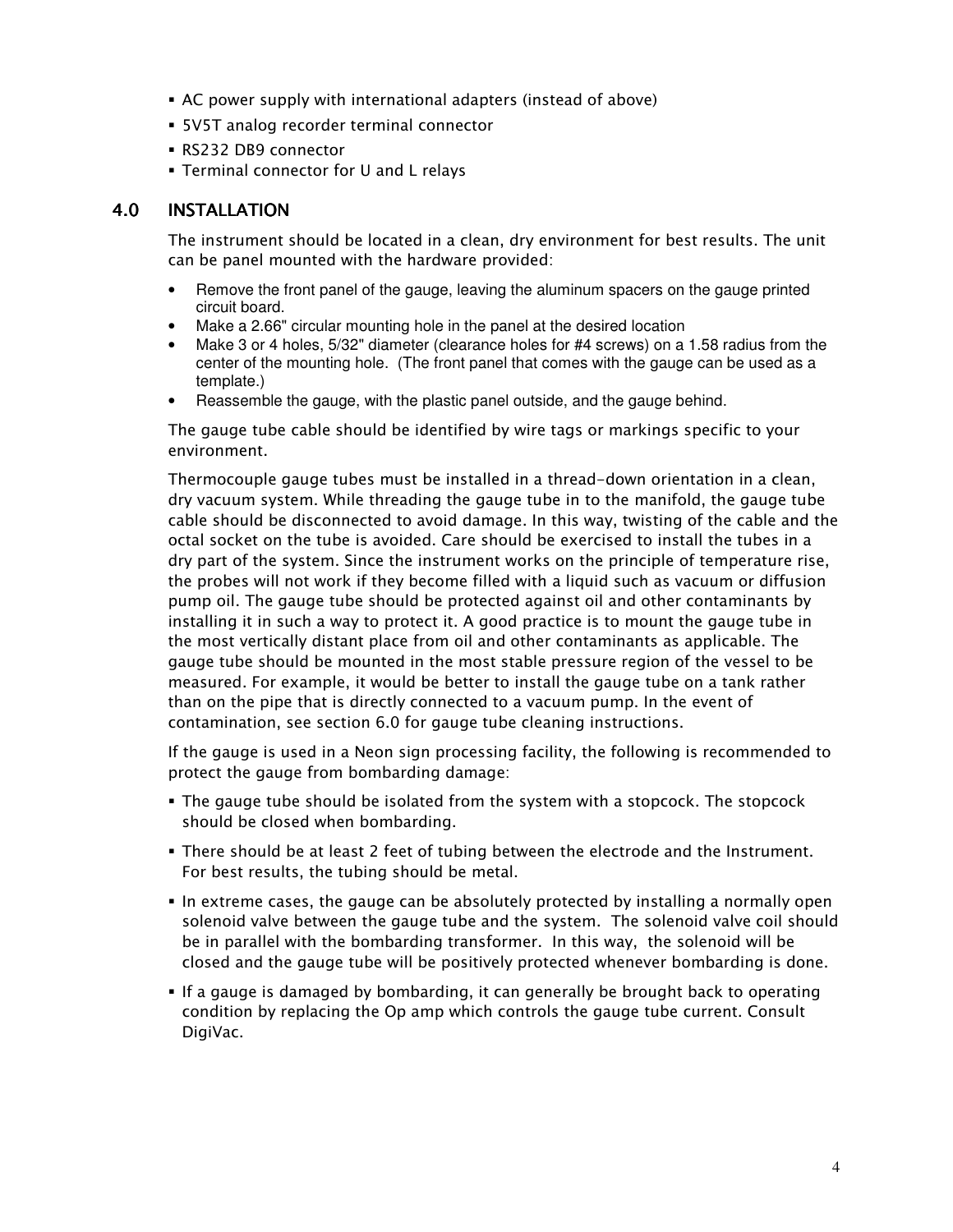

The set point connections are in the back of the unit. There is one row of pins with a terminal strip connector for the 2 set point connections. The set point connections are in the order:

- 1. Common The common line of a switch
- 2. N.C. Normally closed. This means that above the set point value there is a current path between the common and the N.C. terminal. Put another way the switch is "ON" between these 2 terminals. At the set point value and below (higher vacuum, lower pressure) the connection is open. Put another way, the switch is "OFF" between the common and the N.C. connection at higher vacuum (a lower pressure reading).
- 3.  $N.O.$  Normally open. This means that above the set point value there is no current path between the common and N.O. connection. Put another way the switch is "OFF" between these 2 terminals. When the vacuum indication goes below the set point value (higher vacuum, lower pressure) the current path closes. Put another way the switch is "ON" between the common and N.O. connections at absolute pressure readings below the set point value.

Take care to insure that the wire connections are made fast, and the voltage and current does not exceed 250V or 7A. If you need to control a device that draws more power, consider another relay in between the DigiVac output and the device to be controlled

The Analog output is located in the center of the back panel, and should be connected to a high impedance input. The output impedance is 1KΩ.

The RS232 connection can be made to a PLC or computer via a male DB9 cable connection to the female DB9 connection on the DigiVac. The DigiVac acts as a DCE, so a straight serial connection is appropriate.

Please use the supplied 5V AC adapter with your Instrument. This adapter provides clean short protected power to protect and insure proper functioning of the internal circuitry.

#### 5.0 OPERATION

After installation, the Instrument is ready for immediate operation. The unit will normally provide accurate readings immediately however, occasionally a gauge tube will have absorbed material during storage, and may require as much as 24 hours of operation before accurate readings are attained. It is recommended that the DIGIVAC be energized continuously during vacuum system operation. In this way, the hot filament will not allow contaminants to condense.

In cases where the system has contaminants, as is often the case with metalizing and coating equipment, it is often effective to isolate the gauge tube with a solenoid or manual valve during periods when contamination is most active.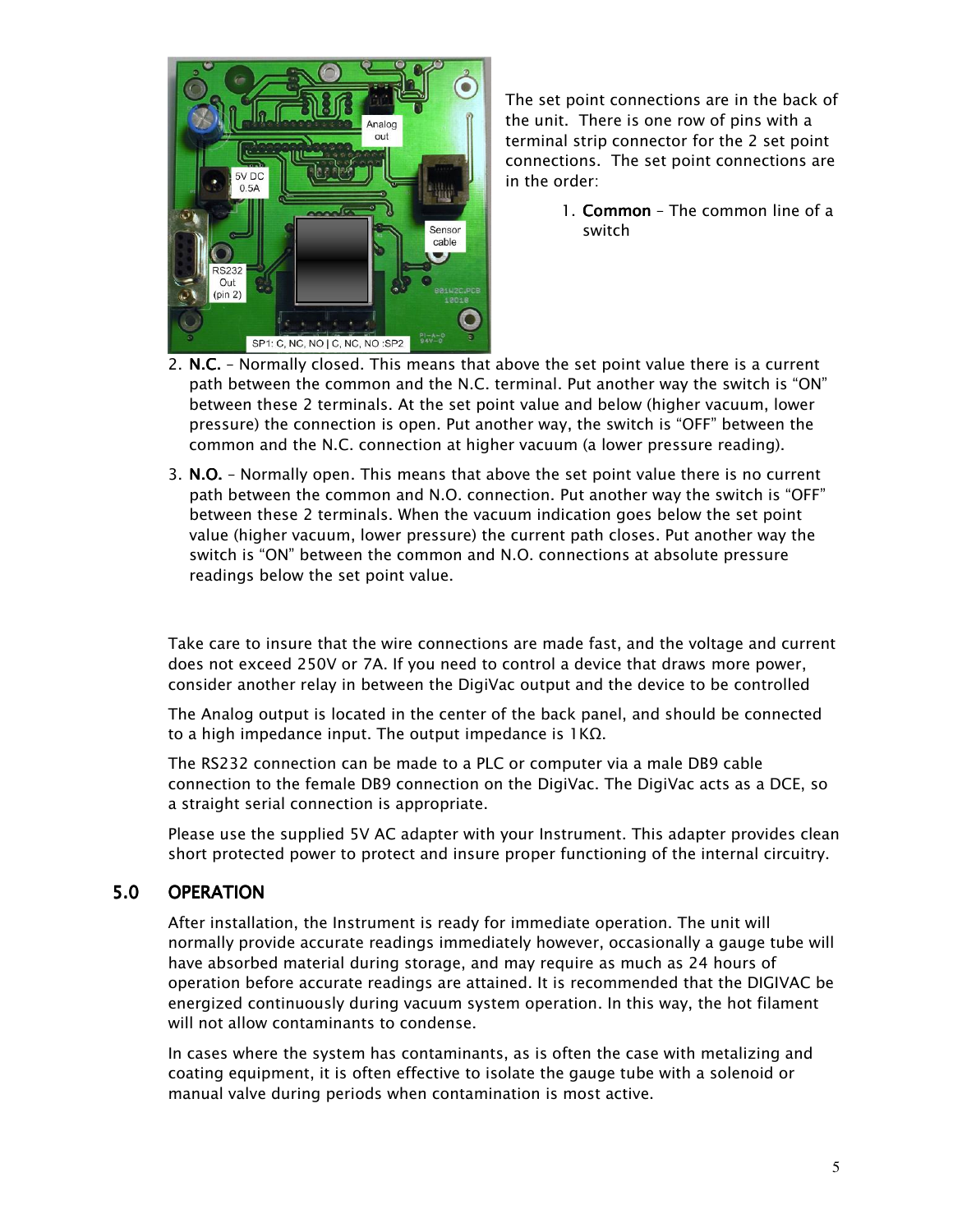The DigiVac 801 has 2 set points that can be used to actuate external equipment. These 2 set points can be adjusted from the front of the gauge in your currently selected units.

- 1. To change SP1:
	- a. Press the "U" button- set point 1 will be displayed
	- b. Turn the "SP1" or the left most potentiometer when looking at the front face of the 801 to adjust set point 1 to the desired level
- 2. To change SP2:



- a. Press the "L" button- set point 2 will be displayed
- b. Turn the "SP2" or the right most potentiometer when looking at the front face of the 801 to adjust set point 2 to the desired level
- 3. If you don't want the set points to actuate at all, set the set point for "000".

The Instrument has additional outputs which can be used:

- RS232 The instrument puts out a standard RS232 serial stream with settings 9600, 8, N, and 1. The unit transmits but does not receive, and displays the current vacuum indication in the current units.
- Analog out This output reads from 0 to 5 Volts from a pressure of 1 micron all the way up to 5 Torr. There is a graduation of 1 milliVolt per milliTorr. Therefore, 10 milliVolts = 10 milliTorr, and 4 Volts = 4 Torr.

## 6.0 SERVICING AND MAINTENANCE

#### GAUGE TUBE SERVICING

In many cases, a gauge tube may become fouled with oil or other foreign matter. It is often possible to restore the functionality of contaminated probes with cleaning. If the contaminant is known, the tube should be filled with a fluid that is known to be a solvent to that contaminant. As an example, ether is often effective in removing residues of some oils. Commercial carburetor cleaners are very powerful solvents and are highly effective against some contaminants.

After cleaning with solvents, the gauge tube should be completely dried or flushed with a volatile solvent to assure that it is dry prior to re-installing it. If this is not done, contamination of the system may result.

#### **MAINTENANCE**

Your vacuum instrument should give you many years of trouble free service. There are no regularly scheduled maintenance intervals. If consistent accuracy is required, it is recommended that the gauge, tube, cable and power supply be returned for a yearly calibration check.

#### 6.1 FACTORY REPAIR AND CALIBRATION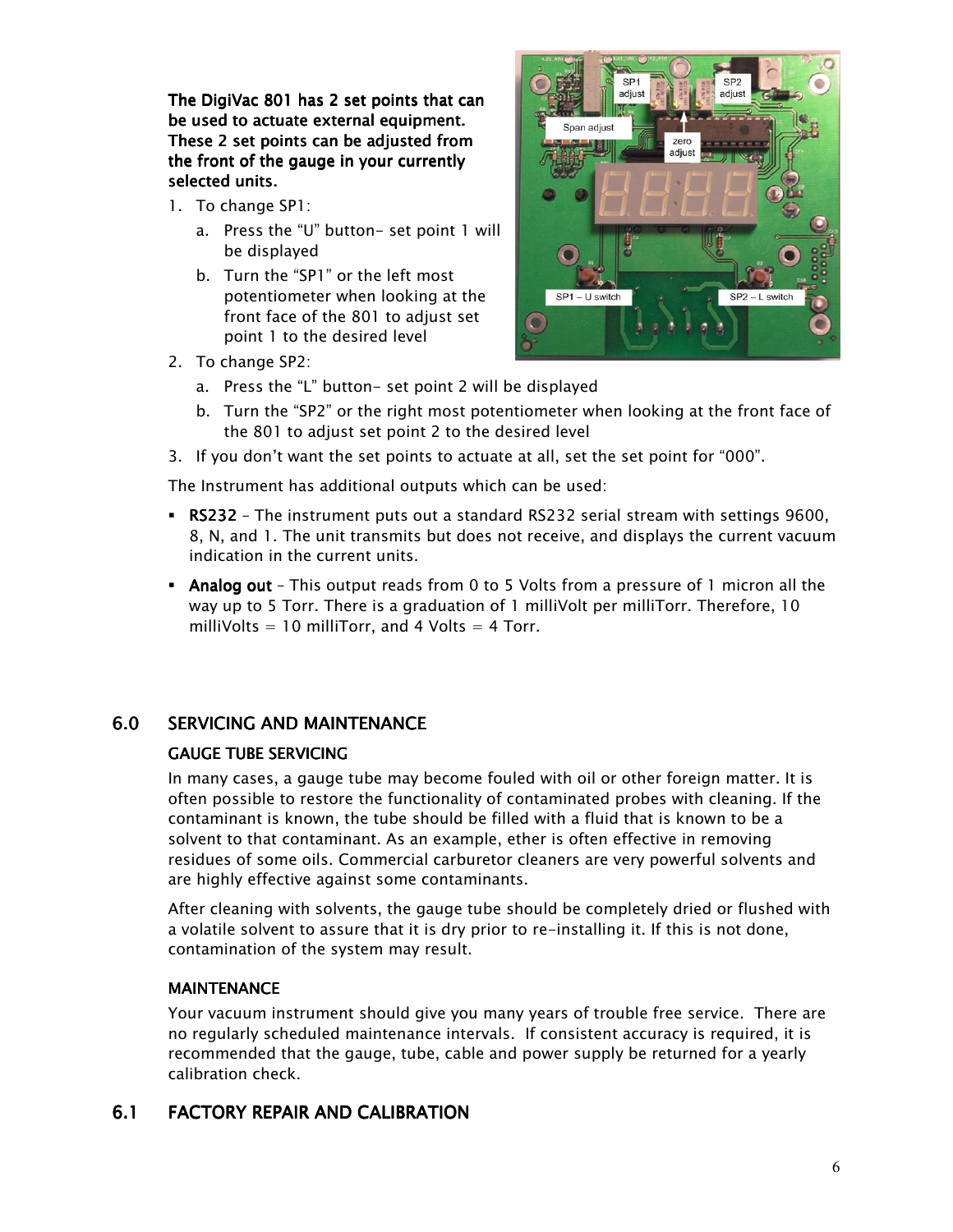The vacuum gauge assembly is designed to provide years of trouble-free service, and the liberal internal use of plug-in components make it easily repairable. No field servicing of the unit is recommended, other than replacement of the gauge tube, but factory servicing and calibration are available at a nominal cost and fast turn-around times.

## 6.2 FIELD CALIBRATION

Each DigiVac vacuum gauge controller is calibrated to the particular vacuum gauge sensor that is shipped with the unit. While changing the gauge tube is possible, it will result in a slightly different reading as all gauge tubes are not created equal. Although it is preferable that all calibration be performed at DigiVac, field calibration can be accomplished.

Before re-calibrating the instrument, it should be ascertained that the instrument is in fact incorrect. In many cases, the problem will be with a tube that is fouled, or a system that is operating improperly. It is recommended that a spare tube be kept on hand and stored in a clean, dry place. Then, in cases of suspect readings, the tube should be changed before proceeding further.

If adjustments are to be made, proceed as follows:

- A) Remove the Instrument from the panel.
- B) The "Zero" potentiometer is at the top center just below the top mounting hole as you look at the LED Display, the "ATM" or span adjust is to the left on the back of the board on the same side as the sensor RJ connector.
- C) Operate the vacuum system at the lowest attainable pressure, and allow the system and the gauge tube to stabilize for several minutes. Factory zero setting is done at a pressure of .1 milliTorr (.1 micron) or less.
- D) Adjust the zero setting potentiometer so the unit reads zero. Make sure not to under span. Allow the measurement standard to rise to 1 milliTorr and make sure the gauge reading also reads 1 milliTorr.
- E) Check the operation of the gauge at other pressures. Normally, slight adjustments of the zero will not be interactive with the readings of the instrument at higher pressures.
- F) The ATM adjustment is normally not necessary. If necessary, adjust the span with the ATM potentiometer.
	- a. Set the vacuum level to Atmosphere (approximately 760 Torr) and slowly turn the potentiometer on the right until the DigiVac gauge reads 760 Torr, being careful not to over span.
	- b. If you adjust the span, recheck the zero, then the span, and the zero one last time.

## 7.0 NOTES ON CALIBRATION

The instrument is calibrated in nitrogen, which has thermal properties virtually identical to air. Other gasses will affect the readings by an amount proportional to the thermal conductivity of the gases. In most cases, the gases present in a vacuum system will be air, nitrogen, or oxygen, and no appreciable errors will occur.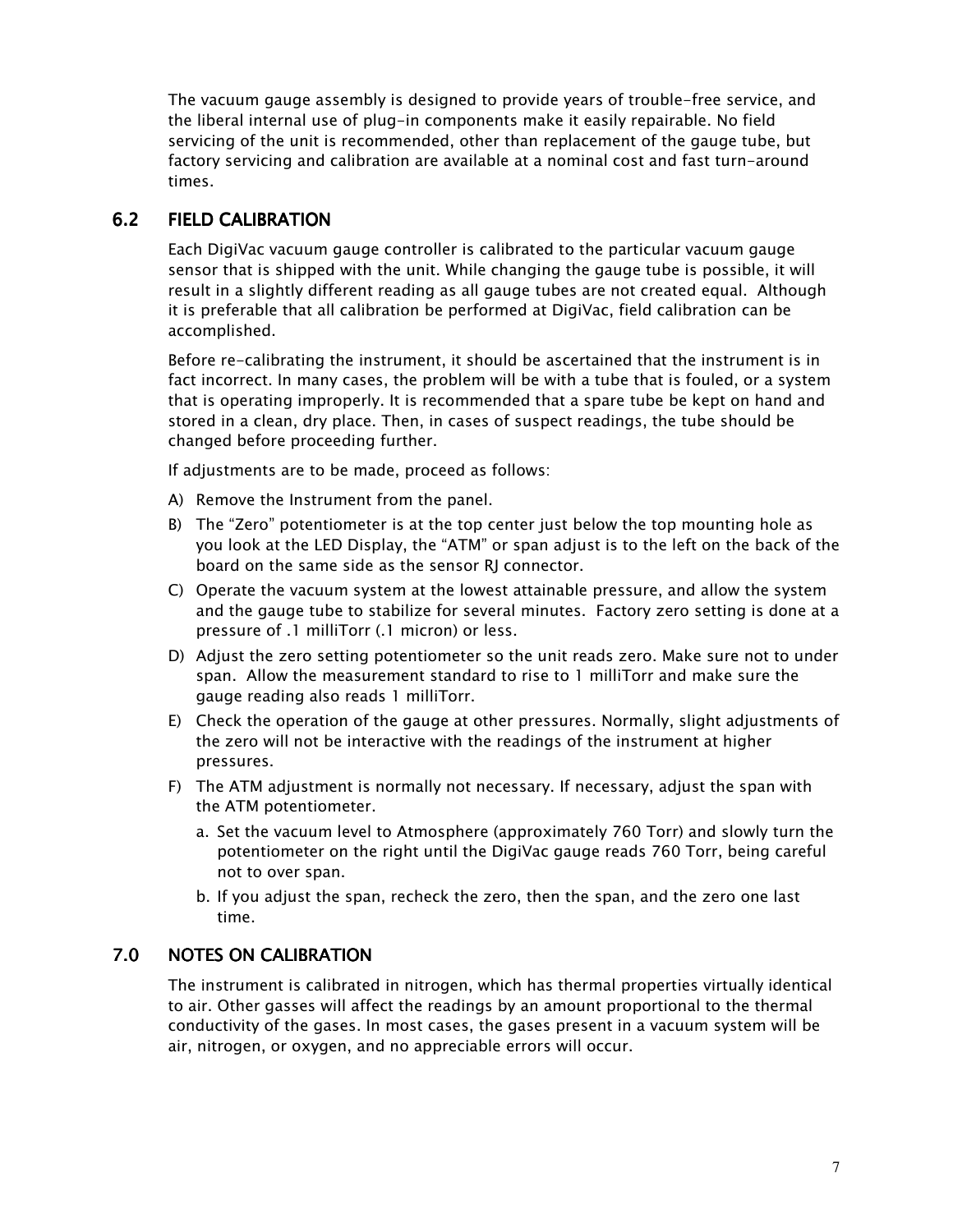Certain other gases, however, have thermal conductivity significantly greater than air and will cause the instrument to read higher than the actual amount of pressure. Examples of such gasses are water vapor, fluorocarbon refrigerants, and acetone. Conversely, other gasses have thermal conductivity significantly lower than air and will cause the instrument to read lower than actual pressure. Examples of such gasses include helium, oxygen and to a lesser extent, CO2.

When interpreting readings using gasses other than air, it should be borne in mind that the DIGIVAC reads Torr, which is a measure of absolute pressure - that is the opposite of vacuum. Thus, a lower numerical reading actually is a higher level of vacuum. For more information, refer to section 8.0.

When in doubt, consult DigiVac.

## 8.0 UNDERSTANDING TORR

The DIGIVAC and many similar instruments are calibrated in microns or "milliTorr." It is appropriate to discuss what microns are and to relate microns to other measures of pressure and vacuum. Microns are not really a measure of vacuum at all, but rather of absolute pressure. It will be recalled that the pressure of the atmosphere is 14.696 or approximately 14.7 pounds per square inch at sea level. This pressure is due to the weight of all of the air in the earth's atmosphere above any particular square inch. This 14.696 psi is equivalent to the pressure produced by a mercury column of approximately 29.92 inches high or .76 meters (about 3/4 of a yard) or 760 millimeters of mercury. Atmospheric pressure varies greatly with altitude. It decreases approximately 1 inch of mercury per thousand feet of altitude. It also varies widely with local weather conditions. (Variations of one half inch in a single day are common.) The word vacuum means pressure lower than atmospheric or "suction," but, in describing negative pressure, the atmosphere is only a satisfactory reference if we are dealing with values of vacuum down to about 27 inches of mercury. Below that, it is much more useful to talk in terms of absolute pressure, starting from absolute zero. The 801 and all similar instruments do just this.

One TORR, a commonly used unit, is an absolute pressure of one millimeter of mercury. A milliTorr is equal to one thousandth of a TORR. A MICRON is the same as a milliTorr.

## 9.0 ACCESSORIES AND MODIFICATIONS

Please consult the product guide and website for the latest available accessories. We also offer analog output, RS232 and 2 set point controls as production options to the 801W.

## **SPECIAL REQUIREMENTS**

It is the policy of the DigiVac Company to customize instruments for specialized requirements whenever it is economically feasible to do so. We encourage inquiries about your special needs.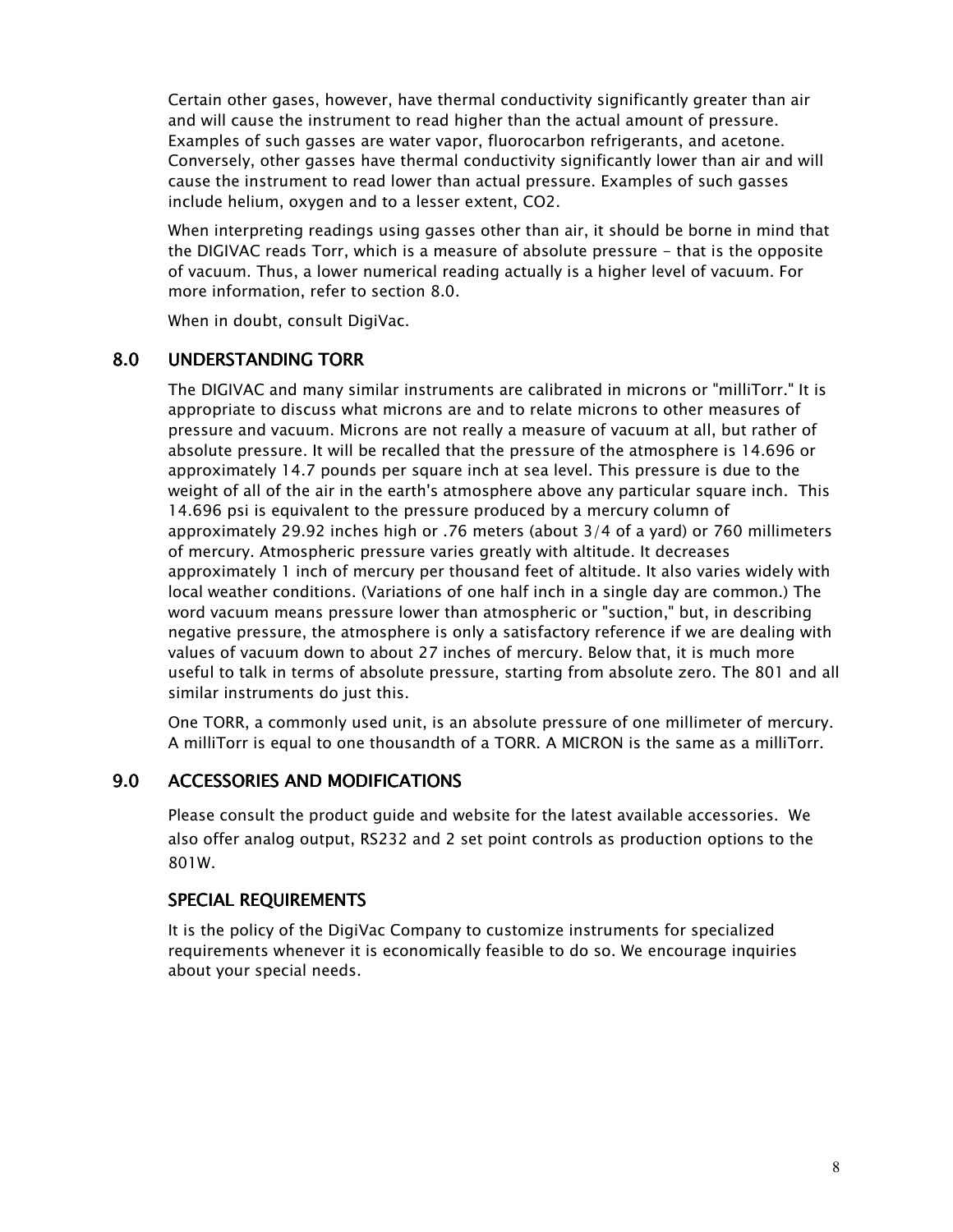## 10.0 SPECIFICATIONS

| <b>Input Voltage</b>                                      | 0.5A at 5VDC                          |
|-----------------------------------------------------------|---------------------------------------|
| <b>Maximum Relay Voltage and Current</b>                  | 250VAC at 7 Amps                      |
| Recommended wire gauge for analog and<br>set point wiring | 14-28 AWG                             |
| <b>Maintenance Interval</b>                               | 1-10 years depending on use           |
| <b>Overall Dimensions, front panel</b>                    | 4.0 in wide, 3.5 in high, 1.4 in deep |
| <b>Panel Cutout Dimensions</b>                            | 2.66 inch diameter cutout             |
| <b>Ambient Operating range</b>                            | 0°C to 70°C                           |
| <b>Measurement Media</b>                                  | Clean Dry Air or Nitrogen             |

**There may be impairment to the protection of the equipment if it is used in a manner that is not specified.** 

**Instrument Accuracy:**

| .001 to .010 Torr   | $+/-$ .001 Torr      |
|---------------------|----------------------|
| $.010$ to 2.00 Torr | $+/-$ 10% of reading |
| 2.0 to 160 Torr     | $+/-$ 50% of reading |
| 160 to 760 Torr     | $+/- 25%$ of reading |

For repair or recalibration, return gauges to:

The Digivac Company 1020 Campus Drive Morganville NJ 07751 www.digivac.com (732) 765-0900 (732) 765-1800 FAX

E-mail: Direct from our website www.DigiVac.com

The DigiVac Company manufactures a complete line of vacuum gauges and process computers. Contact us or your distributor if you wish for further information.

See www.DigiVac.com for our latest offerings